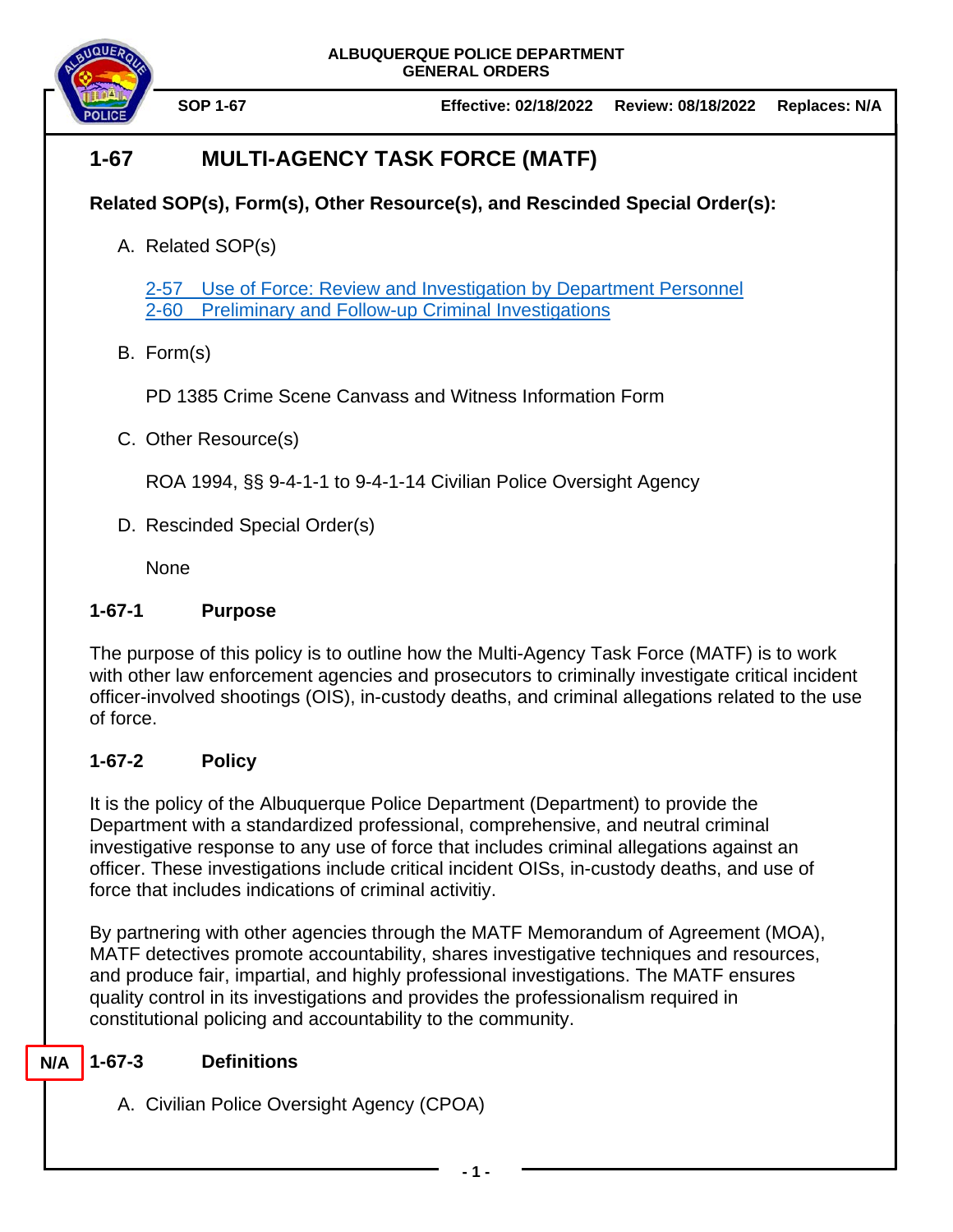### **ALBUQUERQUE POLICE DEPARTMENT GENERAL ORDERS**



**SOP 1-67 Effective: 02/18/2022 Review: 08/18/2022 Replaces: N/A**

An independent agency of City government, not part of either the City administration or City Council, which was created by city ordinance and is overseen by a board comprised of community members, consistent with the Civilian Police Oversight Agency Ordinance, ROA 1994, §§ 9-4-1-1 to 9-4-1-14.

The CPOA receives, investigates, and reviews complaints and commendations submitted by community members concerning Department personnel. The CPOA also reviews Department policies, practices, and procedures, in order to provide recommendations throughout the policy development process and ultimately to the Chief of Police.

B. Critical Incident Officer-Involved Shooting (OIS)

The intentional discharge of a firearm by a sworn officer in the line-of-duty, when the officer fires upon a threat or attack upon their person or another. An accidental shooting during a critical incident could also be investigated by the MATF.

C. In-Custody Death

The death of a person while in the custody of a Department officer. For the purposes of this Standard Operating Procedure (SOP), "in custody" means the physical restraint of a person or a show of authority that in some ways restrains the liberty of an individual.

D. Involved Officer

A sworn officer or supervisor, or Prisoner Transport Unit (PTU) personnel, who used, participated in, or ordered the application of force, or who had custody of an individual at the time of the use of force or the individual's death.

E. Memorandum of Agreement (MOA)

An agreement between participating agencies, which expresses an agreement to assist and participate in the established investigative processes of the MATF.

F. Multi-Agency Task Force (MATF)

An investigatory task force composed of different law enforcement agencies and prosecuting offices as established by an MOA. The purpose of the MATF is to conduct criminal investigations related to critical incidents involving OISs, uses of force where criminal allegations are made, and in-custody deaths.

The agency whose officer used, caused, participated in, or influenced the use of force is the lead investigative agency for that investigation, unless otherwise requested by the appropriate Chief of Police or Sheriff. The non-lead agency detectives will then work with lead agency detectives to assist in conducting the investigation.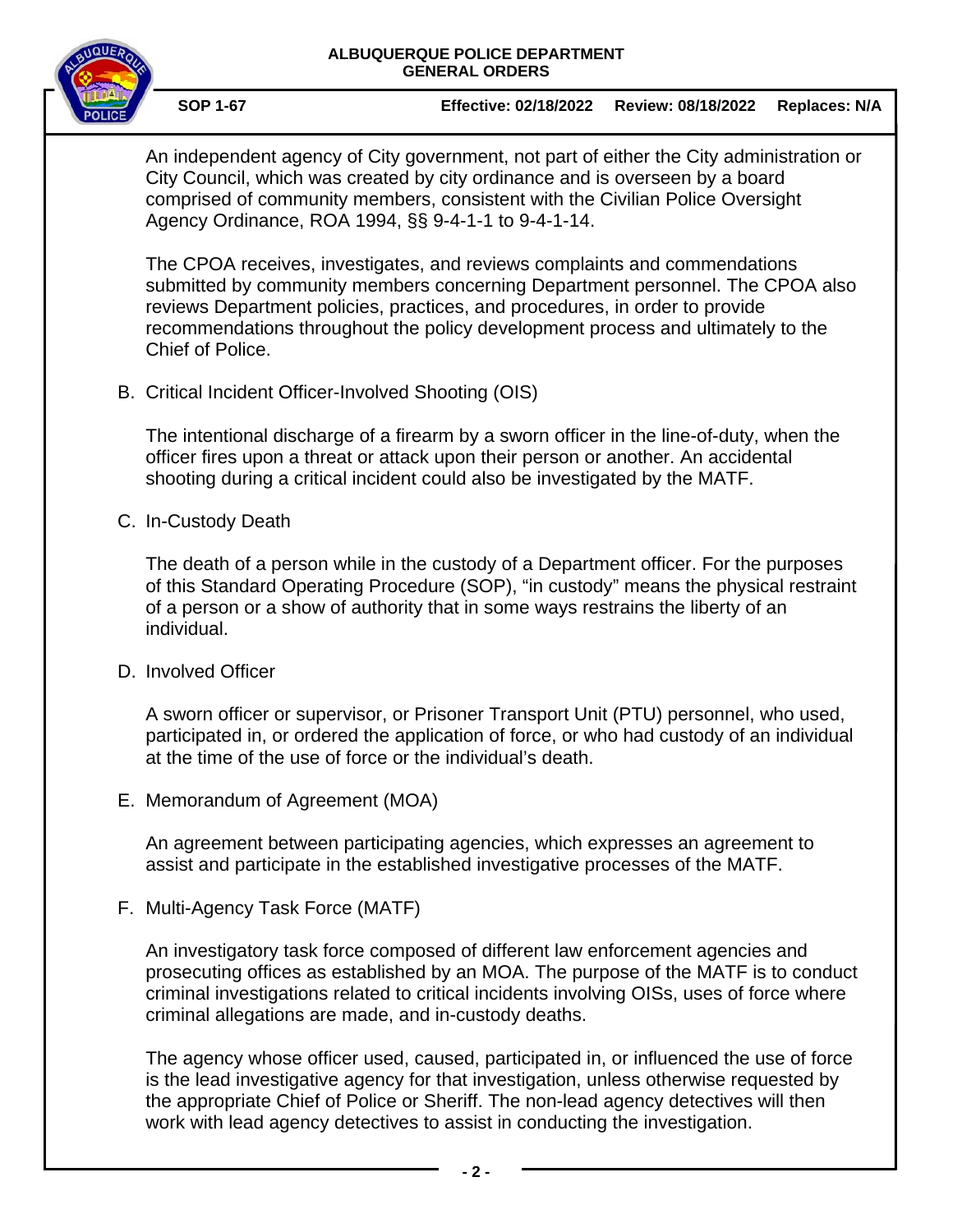### **ALBUQUERQUE POLICE DEPARTMENT GENERAL ORDERS**

- **SOP 1-67 Effective: 02/18/2022 Review: 08/18/2022 Replaces: N/A**
- G. Witness Officer

A sworn officer or supervisor, or Prisoner Transport Unit personnel, who did not use any force but was present on the scene and saw or otherwise perceived the application of force.

#### **1-67-4 Rules and Responsibilities 6**

- A. The MATF shall investigate sworn personnel in the Department under the following conditions:
	- 1. Critical incident OISs, whether or not they result in injury or death;
	- 2. The death of any individual while in police custody; and
	- 3. Any criminal allegation of force from a Department officer, consistent with SOP Use of Force: Review and Investigation by Department Personnel, or PTU officer while working in their authorized capacity.
- B. The MATF shall assist outside law enforcement agencies in their criminal investigations of similar critical incidents as stated in the MOA or at the request of the agency and the approval of the Chief of Police.
- C. The MATF shall assume the criminal investigation of other parties who are not sworn personnel for any crimes or events that immediately led up to the officer's use of force.
- D. The MATF shall not conduct administrative interviews or investigations.
- E. The MATF Commander shall provide a copy of the current version of the MOA upon request.
- F. On-Scene Responsibilities **5**
	- 1. The on-scene investigative supervisor shall:
		- a. Ensure that the call-out team conducts an investigative and administrative briefing of the incident as soon as practicable;
		- b. For an investigative briefing, ensure that only the personnel who are needed are present. This includes, but is not limited to:
			- i. Primary, secondary, and collateral detectives/officers;
			- ii. The on-scene investigative supervisor;
			- iii. MCST primary detective/investigator and MCST supervisor;
			- iv. District Attorney's Office representatives;
			- v. Office of the Medical Investigator (OMI) representative;
			- vi. The primary dispatched officer;
			- vii. Additional officers or Crime Scene Specialists (CSS);

viii.Assisting personnel from the Investigative Bureau; and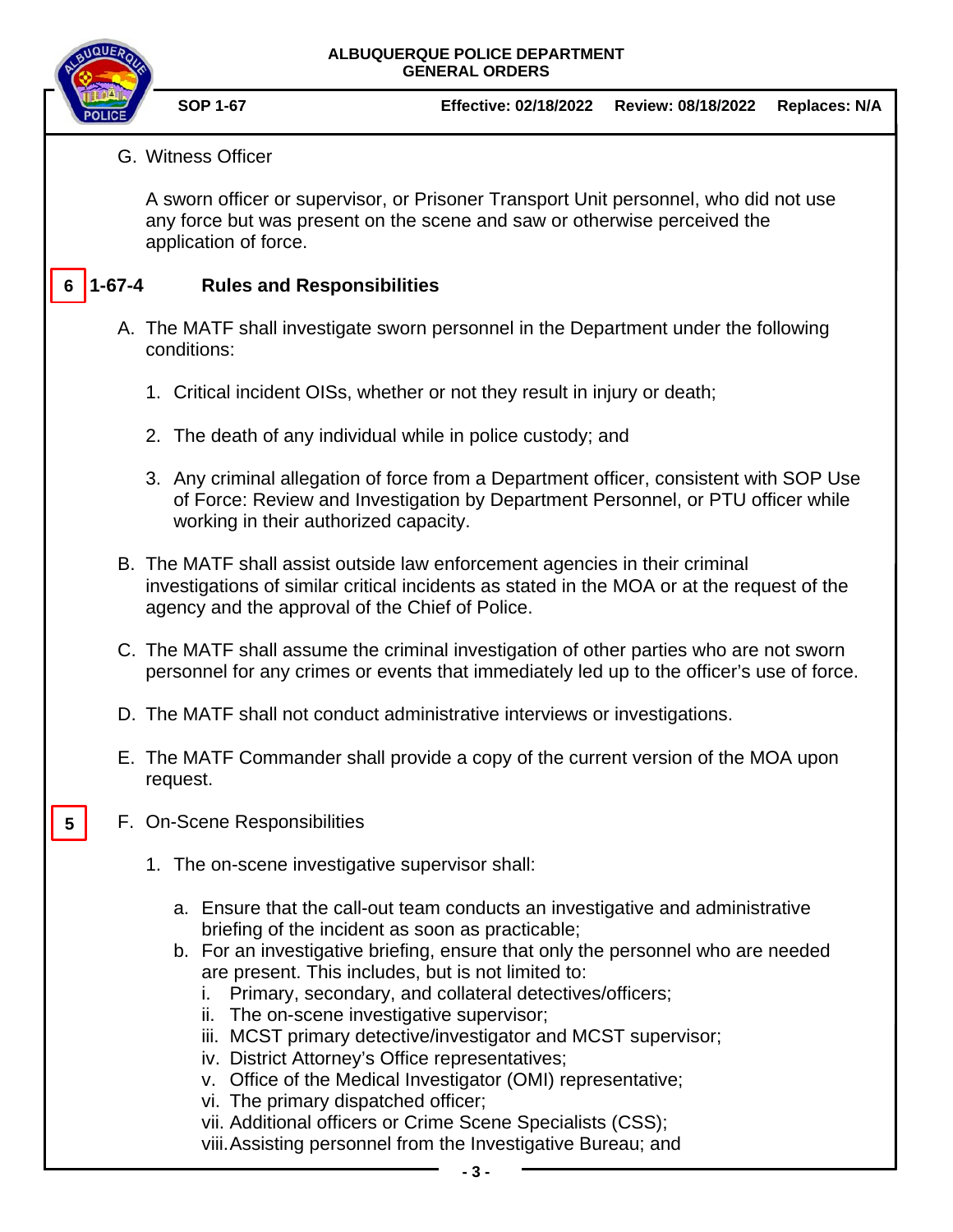| ALBUQUERQUE POLICE DEPARTMENT<br><b>GENERAL ORDERS</b>                                                                                                                                                                                                                                                                                                                                                                                                                                                                                                                                                                                                                                                                                                                                                                                                                                                                                                                                                                                                                                                                                                                                                                                                                                                                                                                                                                                                                                                                                                                                                                                                                                                                                                                                                                                                |                                                                                                                                                                                                                                                                                                                                                                                                                                   |                                                                                                                                                 |                    |                      |
|-------------------------------------------------------------------------------------------------------------------------------------------------------------------------------------------------------------------------------------------------------------------------------------------------------------------------------------------------------------------------------------------------------------------------------------------------------------------------------------------------------------------------------------------------------------------------------------------------------------------------------------------------------------------------------------------------------------------------------------------------------------------------------------------------------------------------------------------------------------------------------------------------------------------------------------------------------------------------------------------------------------------------------------------------------------------------------------------------------------------------------------------------------------------------------------------------------------------------------------------------------------------------------------------------------------------------------------------------------------------------------------------------------------------------------------------------------------------------------------------------------------------------------------------------------------------------------------------------------------------------------------------------------------------------------------------------------------------------------------------------------------------------------------------------------------------------------------------------------|-----------------------------------------------------------------------------------------------------------------------------------------------------------------------------------------------------------------------------------------------------------------------------------------------------------------------------------------------------------------------------------------------------------------------------------|-------------------------------------------------------------------------------------------------------------------------------------------------|--------------------|----------------------|
|                                                                                                                                                                                                                                                                                                                                                                                                                                                                                                                                                                                                                                                                                                                                                                                                                                                                                                                                                                                                                                                                                                                                                                                                                                                                                                                                                                                                                                                                                                                                                                                                                                                                                                                                                                                                                                                       | <b>SOP 1-67</b>                                                                                                                                                                                                                                                                                                                                                                                                                   | <b>Effective: 02/18/2022</b>                                                                                                                    | Review: 08/18/2022 | <b>Replaces: N/A</b> |
|                                                                                                                                                                                                                                                                                                                                                                                                                                                                                                                                                                                                                                                                                                                                                                                                                                                                                                                                                                                                                                                                                                                                                                                                                                                                                                                                                                                                                                                                                                                                                                                                                                                                                                                                                                                                                                                       | c. For an administrative briefing, ensure that only the personnel who are needed<br>are present. This includes, but is not limited to:<br>Chief of Police;<br>i.<br>ii. Bureau Deputy Chief(s);<br>iii. Area Commander(s);<br>iv. Office of the Mayor designee;<br>v. CPOA;<br>and<br>vii. IAFD representative(s).<br>d. Email a City of Albuquerque Legal Department attorney prior to concluding the<br>on-scene investigation. | ix. Observer from the Internal Affairs Force Division (IAFD).<br>vi. Internal Affairs Professional Standards (IAPS) Division representative(s); |                    |                      |
| G. Detective Responsibilities                                                                                                                                                                                                                                                                                                                                                                                                                                                                                                                                                                                                                                                                                                                                                                                                                                                                                                                                                                                                                                                                                                                                                                                                                                                                                                                                                                                                                                                                                                                                                                                                                                                                                                                                                                                                                         |                                                                                                                                                                                                                                                                                                                                                                                                                                   |                                                                                                                                                 |                    |                      |
|                                                                                                                                                                                                                                                                                                                                                                                                                                                                                                                                                                                                                                                                                                                                                                                                                                                                                                                                                                                                                                                                                                                                                                                                                                                                                                                                                                                                                                                                                                                                                                                                                                                                                                                                                                                                                                                       | 1. The detective shall:                                                                                                                                                                                                                                                                                                                                                                                                           |                                                                                                                                                 |                    |                      |
| a. Follow the procedures outlined in SOP Preliminary and Follow-up Criminal<br>N/A<br>Investigations (refer to SOP Preliminary and Follow-up Criminal Investigations<br>for sanction classifications and additional duties);<br>b. Ensure that all evidence to establish material facts related to the criminal<br>investigation of the incident, including, but not limited to, audio and video<br>recordings, photographs, statements from officers and witnesses, and other<br>documentation is collected;<br>c. Canvass for and interview witness(es). In addition, the detective shall<br>encourage witness(es) to provide and sign a Crime Scene Canvass and<br>Witness Information Form in their own words:<br>d. Ensure interviews of involved and witness officers are conducted individually as<br>soon as practicable;<br>e. Ensure that all officers who were involved in the incident, witnessed the<br>incident, or who were on-scene when the incident occurred are identified and<br>documented:<br>f. Conduct investigations in a rigorous manner designed to determine the facts<br>and, when conducting interviews, avoid asking leading questions. The Detective<br>shall never ask officers or other witnesses leading questions that may suggest<br>legal or procedural justifications for officers' conduct;<br>g. Record all interviews using either audio or visual recording devices;<br>h. Consider all relevant evidence, including circumstantial, direct, and physical<br>evidence, as appropriate, and make credibility determinations. The detective<br>shall make all reasonable efforts to resolve material inconsistencies between<br>the officer, subject, and witness statements; and<br>As discovery/evidence is received, notify IAFD personnel of its existence and<br>L.<br>their ability to receive a copy. |                                                                                                                                                                                                                                                                                                                                                                                                                                   |                                                                                                                                                 |                    |                      |
| H. MATF Sergeant Responsibilities<br>5                                                                                                                                                                                                                                                                                                                                                                                                                                                                                                                                                                                                                                                                                                                                                                                                                                                                                                                                                                                                                                                                                                                                                                                                                                                                                                                                                                                                                                                                                                                                                                                                                                                                                                                                                                                                                |                                                                                                                                                                                                                                                                                                                                                                                                                                   |                                                                                                                                                 |                    |                      |